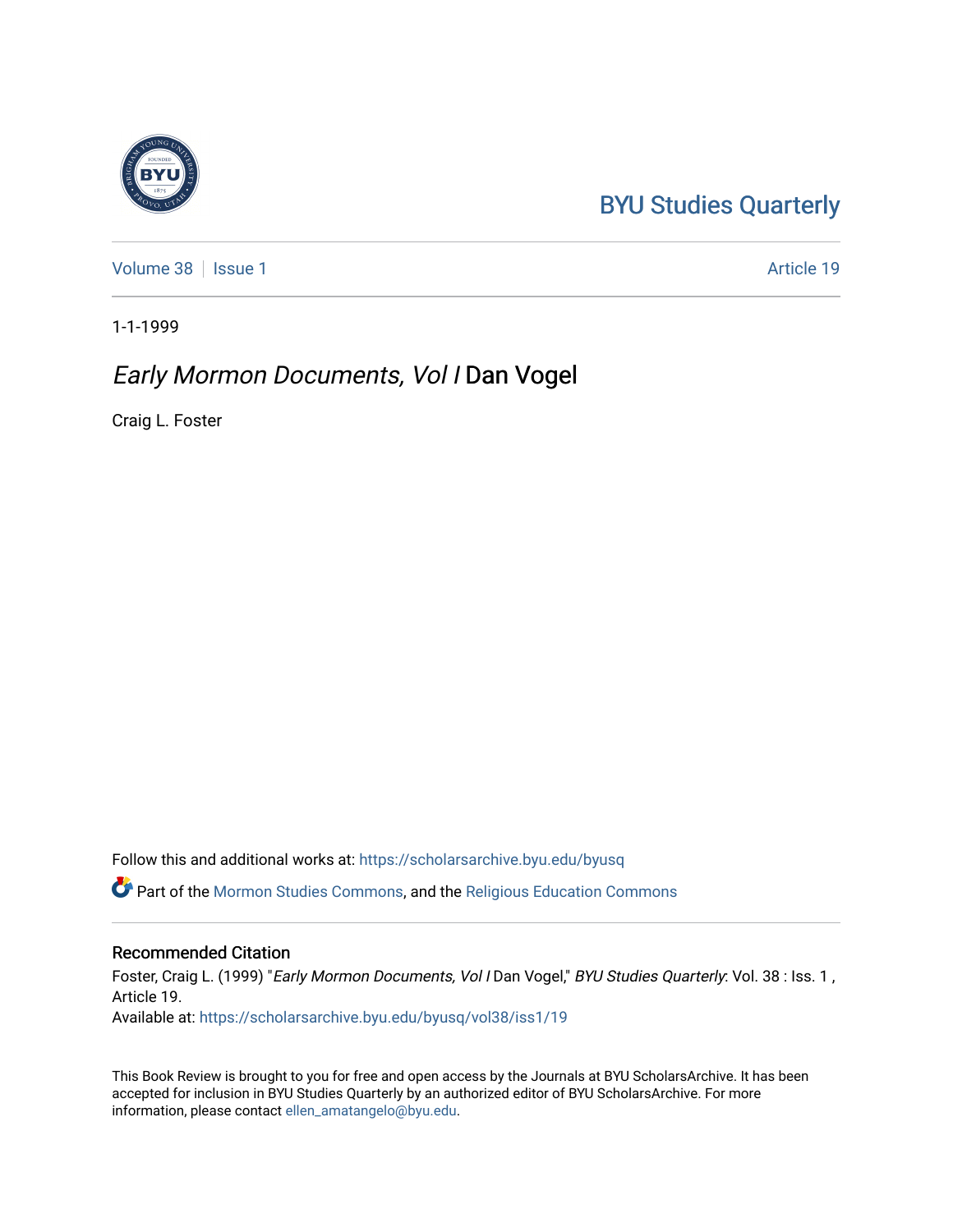These and other documents created by members of the Smith family and their acquaintances create an intimate picture of the prophet joseph

1

DAN VOGEL, comp. and ed. Early Mormon Documents, vol. 1. Salt Lake City: Signature Books, 1996. xvi; 708 pp. Map, illustrations, bibliography, index. \$34.95.

Reviewed by Craig L. Foster, research specialist, Family History Department of The Church of Jesus Christ of Latter-day Saints.

Dan Vogel, an independent researcher, writer, and author of works such as Indian Origins and the Book of Mormon and Religious Seekers and the Advent of Mormonism, is the editor of a collection of documents concerning early Mormon history. Vogel's book, the first of what promises to be a multivolume work involving over 450 documents, focuses on the Joseph Smith family and the emergence of Joseph Smith Jr. as a religious leader.

Early Mormon Documents gives "priority to documents produced either by Smith family members or by others recording their statements" (xi). Documents include official histories, diary entries, memoirs and reminiscences, personal letters, and newspaper reports as well as civil, business, and church records. The book is divided into two parts:  $(i)$  the Joseph Smith family and (2) Mormon origins in Vermont and New Hampshire. The Smith family section includes documents by and about Joseph Smith Jr. as well as his parents, siblings, spouse, and even extended family members. The documents relate Joseph Smith's early spiritual experiences and subsequent development as a prophet Unfortunately, the book's focus on original and contemporary documents causes it to bog down in some parts, particularly the 239-page section encompassing the widely available Lucy Mack Smith history. Vogel has done a good job of placing the 1845 manuscript and the <sup>1853</sup> published edition side by side for comparison and annotating the text with references and biographical background. Even so, this and several other sections of the book are long and tedious reading However, some of the documents are fascinating, insightful, indeed poignant. Along the lines of the Lord's statement that "a prophet is not without honour, but in his own country, and among his own kin, and in his own house" (Mark 6:4), Jesse Smith's letter to his nephew Hyrum Smith painfully demonstrates the ambivalence and even open tension experienced among members of the extended Smith family. Jesse was particularly vocal in his skepticism and anger over the coming forth of the Book of Mormon  $(551 - 54)$ . In sharp contrast to Jesse Smith's rejection of his nephew's prophetic calling, John Smith studied the newly published scripture, listened to the teachings of his brother Joseph Smith Sr., and ultimately, along with several other members of the Smith family, was converted to Mormonism (555, 564).